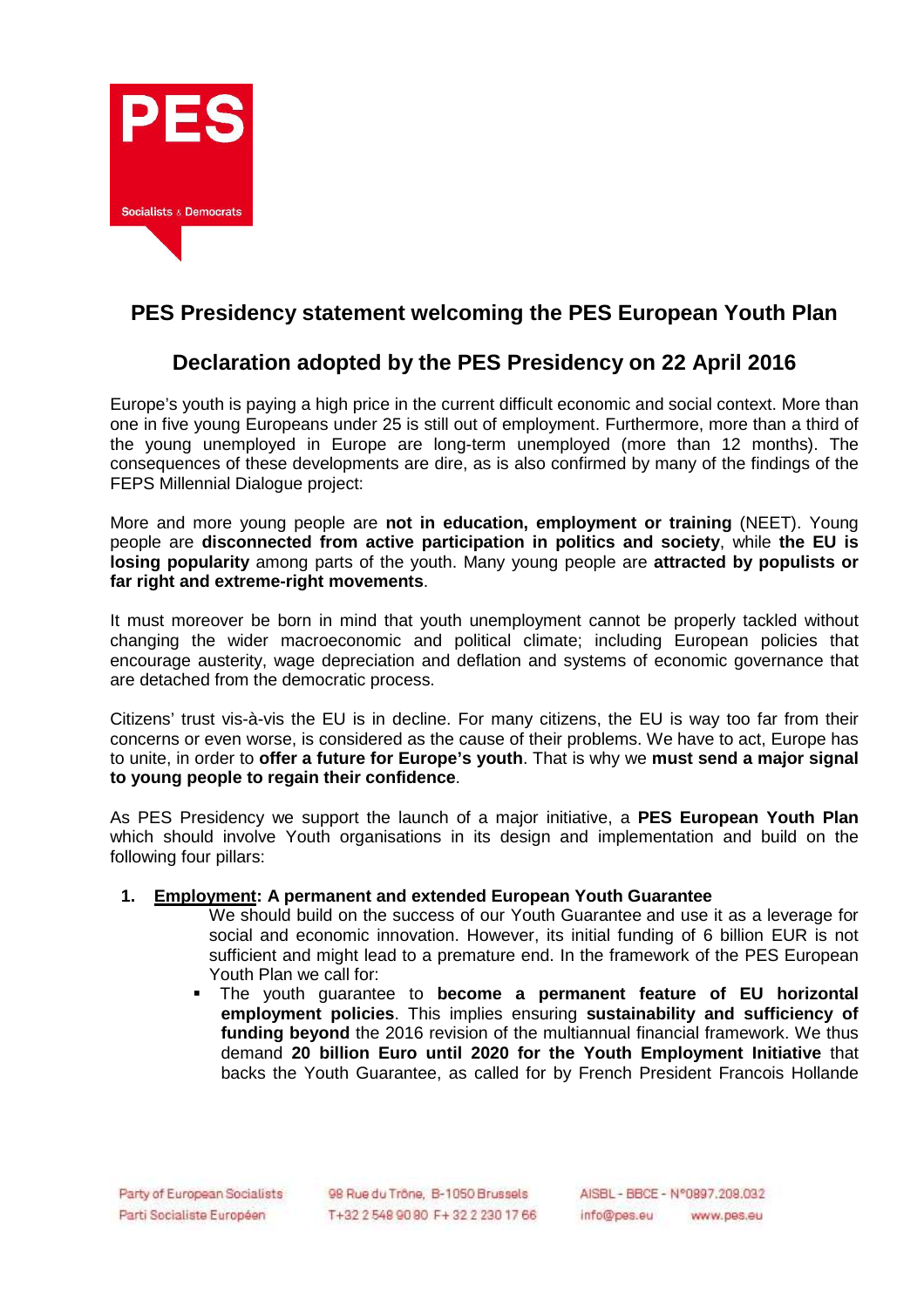and Italian Prime Minister Matteo Renzi<sup>1</sup>. Moreover, a comprehensive approach with more progressive reforms, including support to the education system, should complement the implementation of the Youth Guarantee.

- We want to **ensure the optimal use of the Youth Employment Initiative**, for a **qualitative implementation of the Youth Guarantee**. This implies a proper **evaluation of all schemes** with concrete criteria and monitoring tools put in place, together with young people, addressing identified shortcomings and ensuring **an easy access and mobilisation of existing funding** sources.
- We want to ensure a **maximum outreach of the Youth Guarantee**, and call for the **extension of the scope of beneficiaries**, by raising the age limit **to 30** and ensure that a gender dimension is included in terms of reaching out to women and men equally but also in terms of helping women accessing the labour market to achieve the EU2020 target.**.**
- We want to guarantee the **quality and sustainability of the offers provided**, by promoting standards in particular in terms of **social protection, remuneration, equal pay and equal treatment, stability, rights, type of contract, quality skills for quality jobs, the related level and type of qualification required and the availability of additional job-related training**. Particular attention should be paid to groups that are affected the most by precarious forms of employment, such as young women and migrants. The Youth Guarantee must therefore require clear and specific guidelines for work standards and remuneration. We want to make sure the Youth guarantee is an effective **springboard for young people to integrate new jobs in a changing labour market**, including in the care, digital and green sectors. We want a Youth Guarantee that not only provides for job placements, but enables job creation and involves young people in the process.

#### **2. Education: A broadened Erasmus+ for secondary and vocational education and training school students**

We want to promote equitable and increased access to all forms of education that reach out to all young people. We want to support education systems and youth structures as learning spaces that encourage the development of **21st century skills** and **competences for citizens and emancipation**, in particular digital skills, critical thinking, problem-solving and teamwork. Education systems that promote democratic values, break gender stereotypes, enhance intercultural exchanges and intensify the cooperation with civil society are key factors in our quest for active citizenship. In the framework of the PES European Youth Plan we call for:

- **Further support to youth structures at the European and national level.**
- Increasing the volume of exchanges of European students between not only higher education institutions but also upper secondary schools, we demand to **extend the financing of Erasmus+** in order **for all secondary school pupils and students engaged in vocational education and training**, regardless of their background, study choice, and gender, to benefit from fruitful international exchange programs. The program must be accessible to every young person regardless of his/her socioeconomic and cultural background. Participating in the program should not result in additional costs for socially disadvantaged young people.
- The recognition, validation and accreditation of the knowledge, skills and competencies acquired through non-formal and informal education.

 $\overline{a}$ 1 Joint declaration by French President Francois Hollande and Italian Prime Minister Matteo Renzi of the 33<sup>rd</sup> French-Italian Summit, 8 March 2016. Online: http://www.elysee.fr/declarations/article/declaration-conjointedu-33eme-sommet-franco-italien/